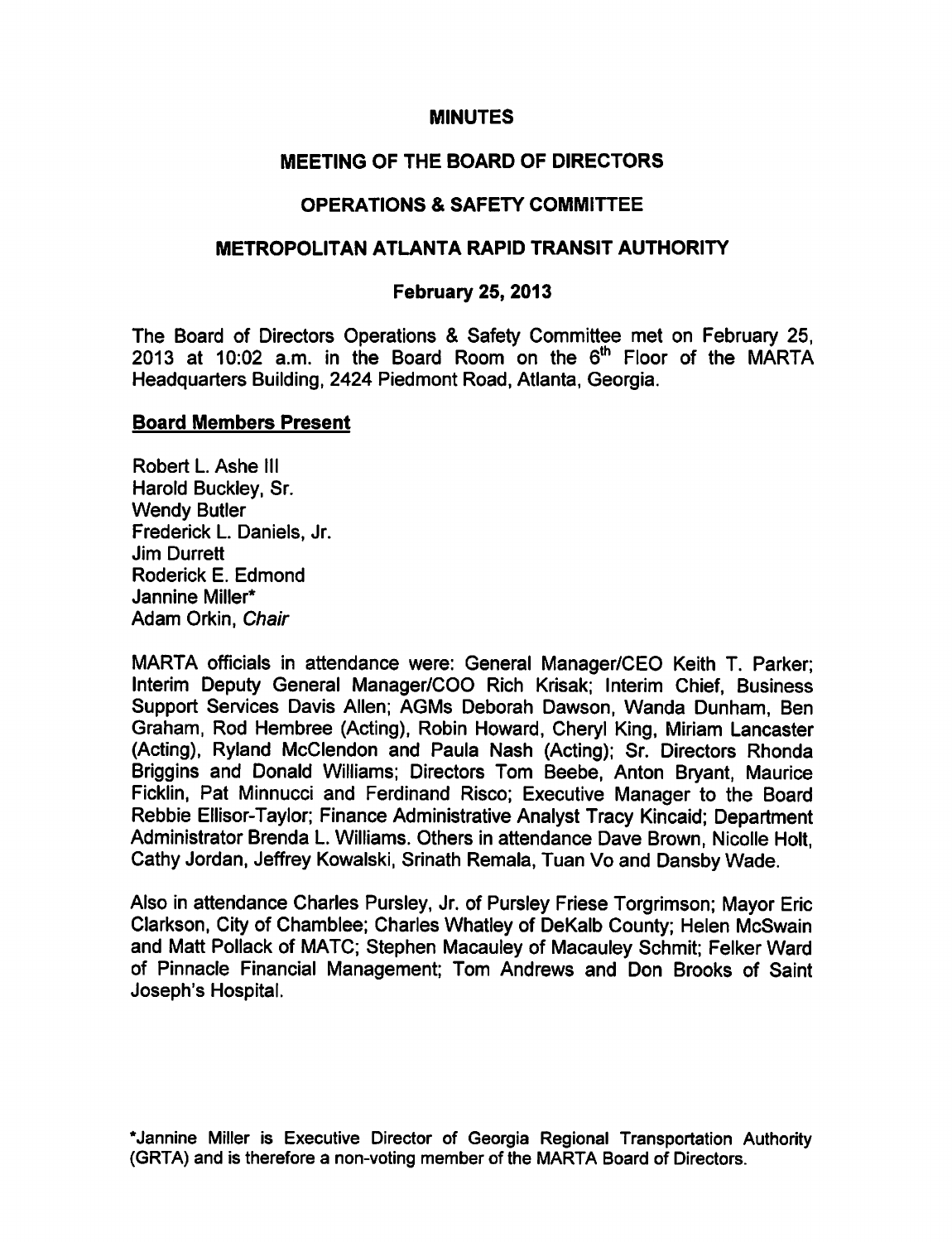### Approval of the February 4, 2013 Operations & Safety Committee Meeting **Minutes**

On motion by Mrs. Butler seconded by Mr. Durrett, the minutes were unanimously approved by a vote of 4 to 0, with 4 members present.

#### Resolution Authorizing the Award of a Contract for the Procurement of CNG, Diesel and Hybrid Diesel Transit Buses, Contract Proposal Number B24769

Mr. Bryant presented this resolution for Board of Directors' approval authorizing the General Manager/CEO or his delegate to award a contract to New Flyer of America, Inc. for the procurement of two hundred sixty-five (265) Compressed Natural Gas (CNG) and Diesel or Diesel Hybrid buses, in an amount not to exceed \$140,963,185.

Mr. Daniels asked did Gillig, Inc. provide specifics as to why they dropped out.

Mrs. Lancaster said they felt that MARTA's process was too cumbersome. This is the process that MARTA has used consistently over the years. MARTA has always procured buses through a bid process rather than through RFP. This bid process has always been prudent. MARTA approved a number of their technical changes but they still were not satisfied and then they dropped out.

Mr. Daniels asked is MARTA's process different in comparison to other transit agencies and is MARTA looked upon as an outlier from that perspective.

Mrs. Lancaster said over the years MARTA's specifications have been used by other transit properties. When MARTA buys buses there are usually extra options within the contracts where smaller properties will buy the Authority's contracts because they know that the specifications are tight and that MARTA gives a good product. Also, MARTA's Director of Contracts and Procurement has sat on the APTA Committee for uniformed bus specifications so what she has learned over the years has also been implemented in the process. Gillig has bid in the past; it was just that this particular time around was not right for them. MARTA gave them as much flexibility as possible.

Mr. Daniels asked why there is no DBE goal.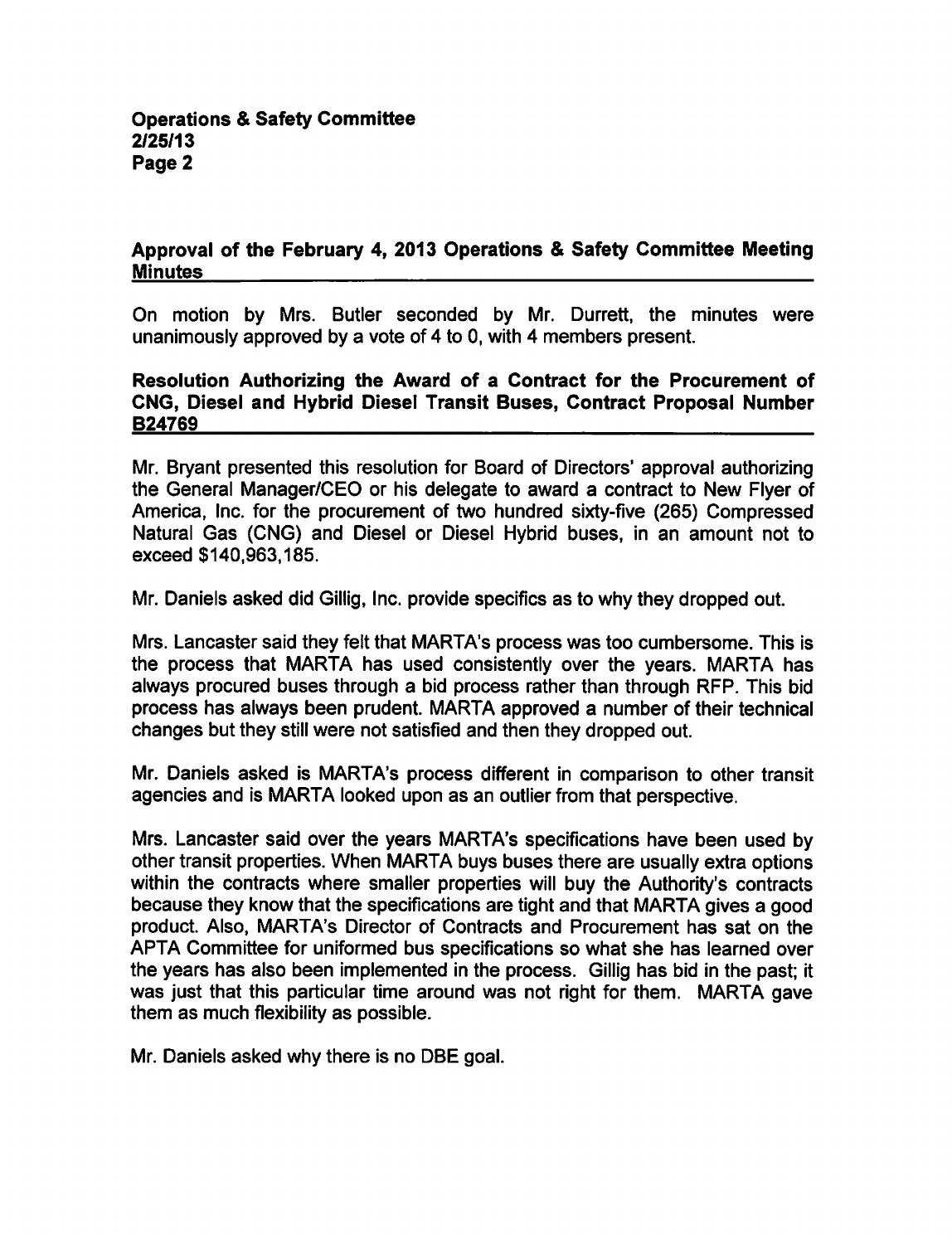Mr. Risco said there were no DBE firms in the database. DEO will work with the firm to identify goals.

Mrs. Butler asked if the contract includes Paratransit buses.

Mr. Bryant said no. They contract only covers big buses.

Mr. Buckley asked if the buses are equipped for CCTV.

Mr. Bryant said yes.

Ms. Miller asked about cost savings.

Mr. Bryant said maintenance costs will lower by approximately 30%.

On motion by Mrs. Butler seconded by Mr. Daniels, the resolution was unanimously approved by a vote of 5 to 0, with  $6*$  members present.

Resolution Authorizing Award of a Contract for the Procurement of Four (4) Police Pursuit SUVs, Five (5) Police Interceptor Administrative Sedans and Eleven (11) Police Interceptor Patrol Vehicles, Contract Proposal Number B27456

Mr. Bryant presented this resolution for Board of Directors' approval authorizing the General Manager/CEO or his delegate to enter into contracts for the procurement of four (4) Police Pursuit SUVs, five (5) Police Interceptor Administrative Sedans and eleven (11) Police Interceptor Patrol Vehicles with Brannen Motor Company, in the amount of \$111,200 and Chestatee Ford, Inc., in the aggregate amount of \$374,447.

On motion by Mr. Durrett seconded by Mr. Daniels, the resolution was approved by a vote of 5 to 0, with  $7^*$  members present.

Dr. Edmond abstained.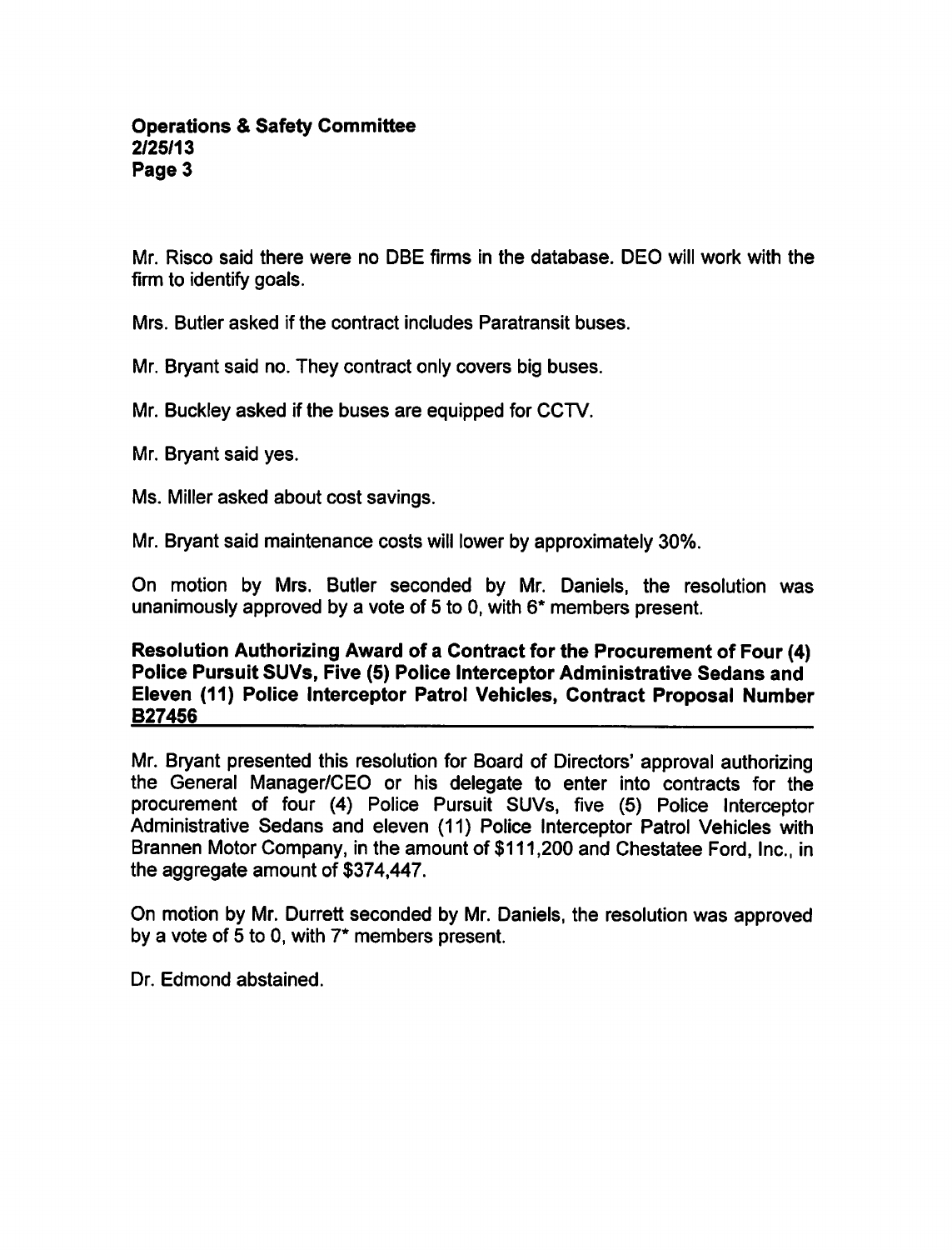### Resolution Authorizing the Solicitation of Proposals for the Upgrade of the Breeze Smart Card Readers and Professional Services, Request for Proposals Number P28736

Mr. Graham presented this resolution for Board of Directors' approval authorizing the General Manager/CEO or his delegate to solicit proposals for the upgrade of the Breeze Smart Card Readers and Professional Services by means other than competitive bidding, in accordance with Section 14(m) of the MARTA Act, through the use of Request for Proposals.

Ms. Miller asked about the estimated figures.

Mr. Graham said if MARTA went through Cubic it would cost approximately \$6M.

Ms. Miller asked if the upgrade is for buses and rail stations.

Mr. Graham said yes, all card readers.

Ms. Miller asked about CCT and GRTA Express.

Mr. Graham said MARTA's regional partners want to do their own.

Ms. Miller said agencies need to look at how to integrate.

Mr. Daniels asked what is the cost estimate.

Mr. Graham said the goal is \$3M but this will also give MARTA a choice of other vendors.

Mr. Daniels asked if this will move the Authority toward variable/distance-based fares.

Mr. Graham said this is only providing a means of collecting fares; it has nothing to do with variable/distance-based fares.

Mr. Daniels asked if it will provide compatibility for various payment methods.

Mr. Graham said yes.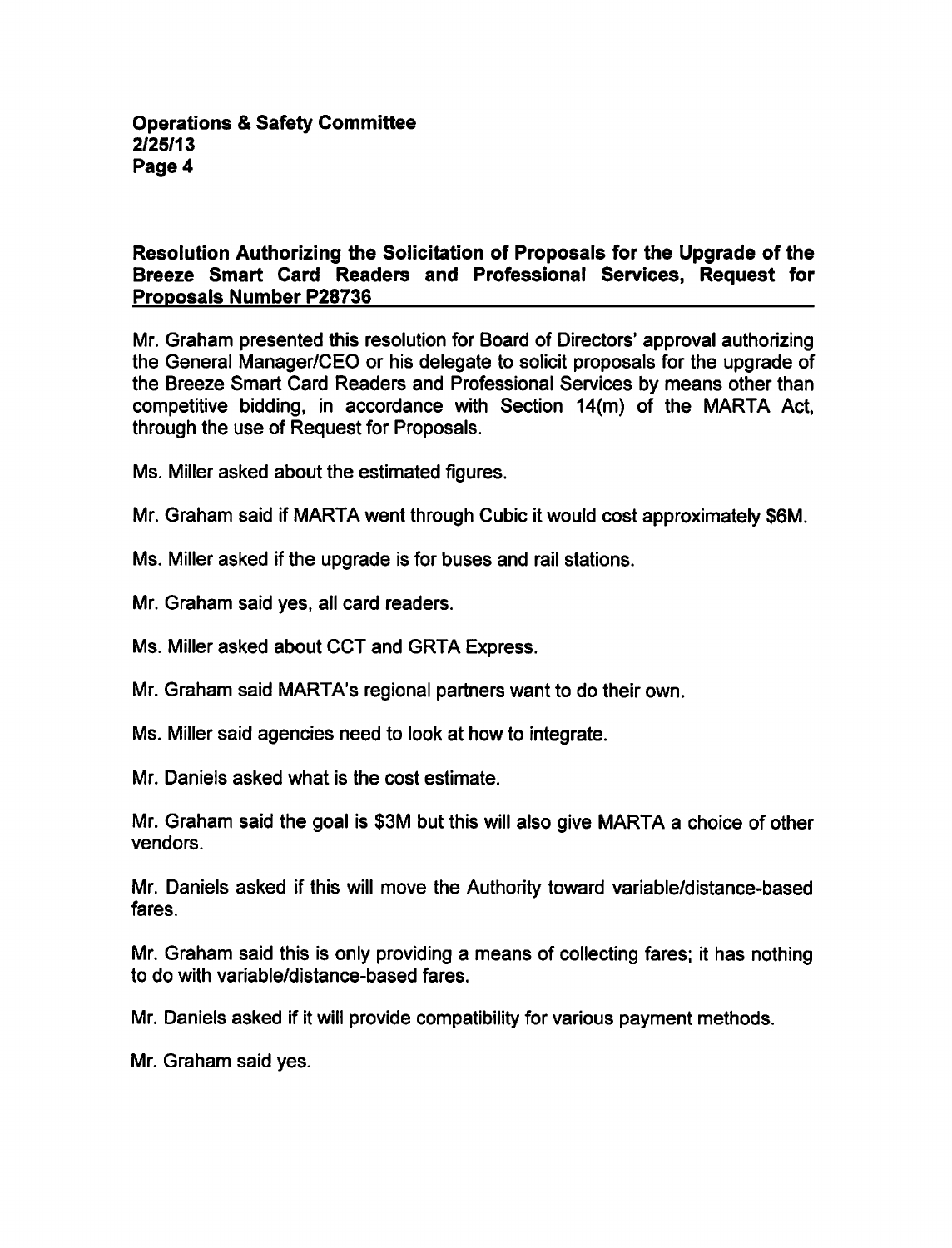On motion by Mr. Durrett seconded by Mr. Buckley, the resolution was unanimously approved by a vote of 6 to 0, with  $7^*$  members present.

#### Resolution Authorizing the Solicitation of Proposals for Escalator and Elevator Modernization

Mr. Beebe presented this resolution for Board of Directors' approval authorizing the General Manager/CEO or his delegate to solicit proposals for Escalator and Elevator Modernization Services by means other than competitive bidding, in accordance with Section 14(m) of the MARTA Act, through the use of Request for Proposals.

Ms. Miller asked if this would have been covered by the sales tax referendum had it passed.

- Mr. Beebe said this is a Capital project.
- Mr. Daniels asked if MARTA will have to rebuild.
- Mr. Beebe said yes, everything is put in new.

On motion by Mr. Durrett seconded by Mr. Buckley, the resolution was unanimously approved by a vote of 6 to 0, with  $7*$  members present.

#### Resolution Authorizing Award of a Contract for Procurement of Furniture for the Integrated Operations Center, Request for Proposals Number P27913

Mr. Minnucci presented this resolution for Board of Directors' approval authorizing the General Manager/CEO or his delegate to award a contract that will allow MARTA to procure furniture for the Integrated Operations Center from The HON Company, using a valid GSA schedule (GS-27F-0015S), in the amount of \$137,959.41.

On motion by Mrs. Butler seconded by Mr. Daniels, the resolution was unanimously approved by a vote of 6 to 0, with  $7^*$  members present.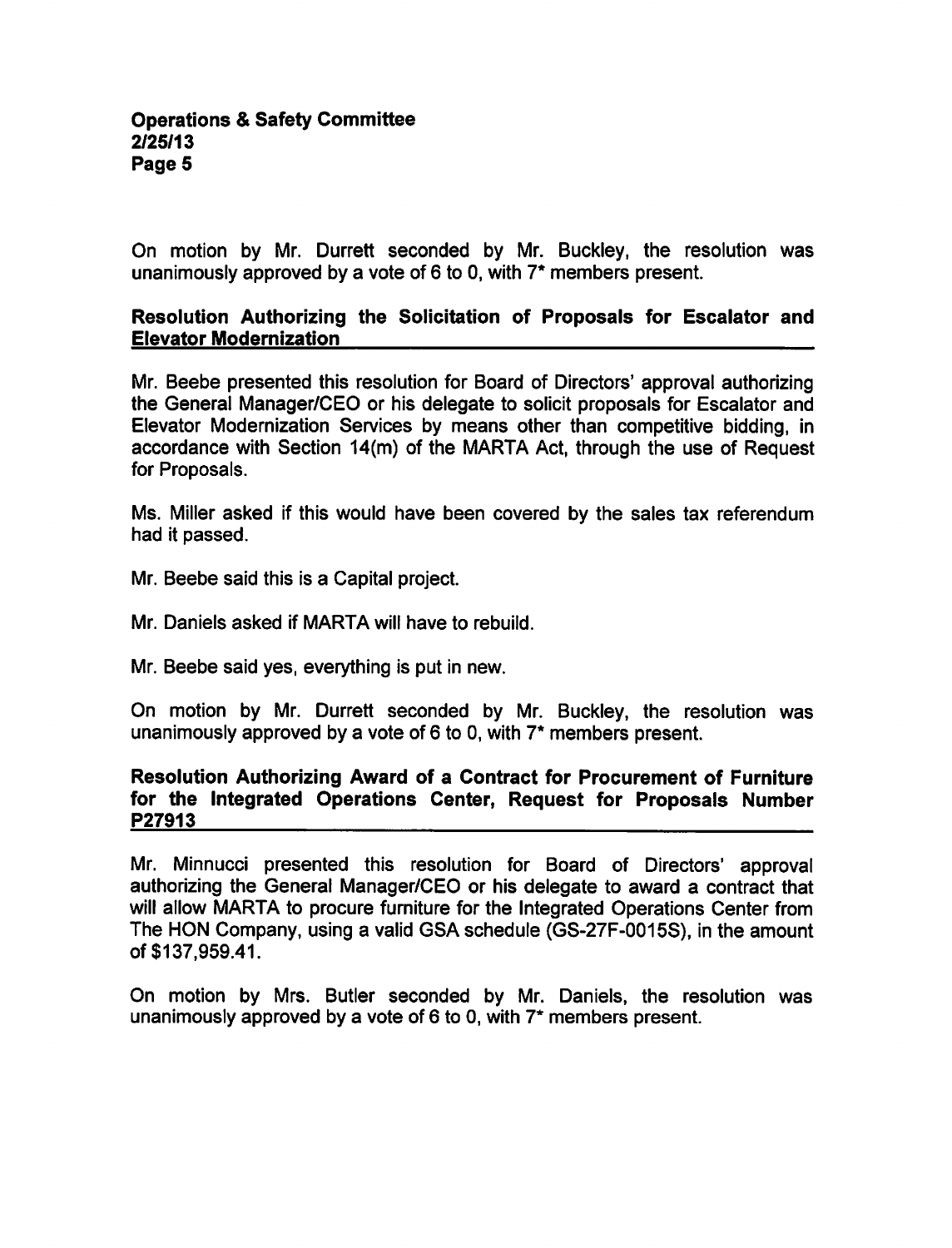### Resolution Authorizing a Financial Assurance Payment as Required by the Georgia Environmental Protection Division for the Crvmes Landfill

Mr. Kowalski presented this resolution for Board of Directors' approval authorizing the General Manager/CEO or his delegate to make a financial assurance payment in the amount of \$108,382.73 to comply with the Georgia Environmental Protection Division's financial assurance requirements associated with the Crymes Landfill and the Crymes Landfill Participation Agreement in the long term remediation at the site.

Mr. Daniels asked why a thirty-year guarantee.

Mr. Kowalski said it is based on a corrective action plan.

On motion by Mr. Durrett seconded by Mrs. Butler, the resolution was unanimously approved by a vote of 6 to 0, with  $7^*$  members present.

### Briefing – Audio Visual Information System (AVIS)

Mr. Minnucci briefed the Committee on MARTA's Audio Visual Information System (AVIS).

Current Audio Visual System Status

- 38 MARTA Rail Stations opened between 1979 and 2000
- Existing Public Address (PA) system, the Visual Public Address System (VPAS) and the CBS Outdoor advertising system (formerly Sign Post) are aged, obsolete, stand-alone systems that lack integration
	- $\circ$  VPAS limited functionality, limited number of installations
	- $\circ$  PA System old technology, limited functionality
	- CBS Outdoor, formerly SignPost, (advertising plus train arrival) unreliable, requires new system and major investment
- PA system equipment has deteriorated, is no longer vendor supported and the sound quality (announcements) is often unintelligible
- $\bullet$  Customers are no longer satisfied with simply getting from point A to point B; time management  $-$  the expectation that MARTA should provide readily accessible, accurate, real time information. Must remain competitive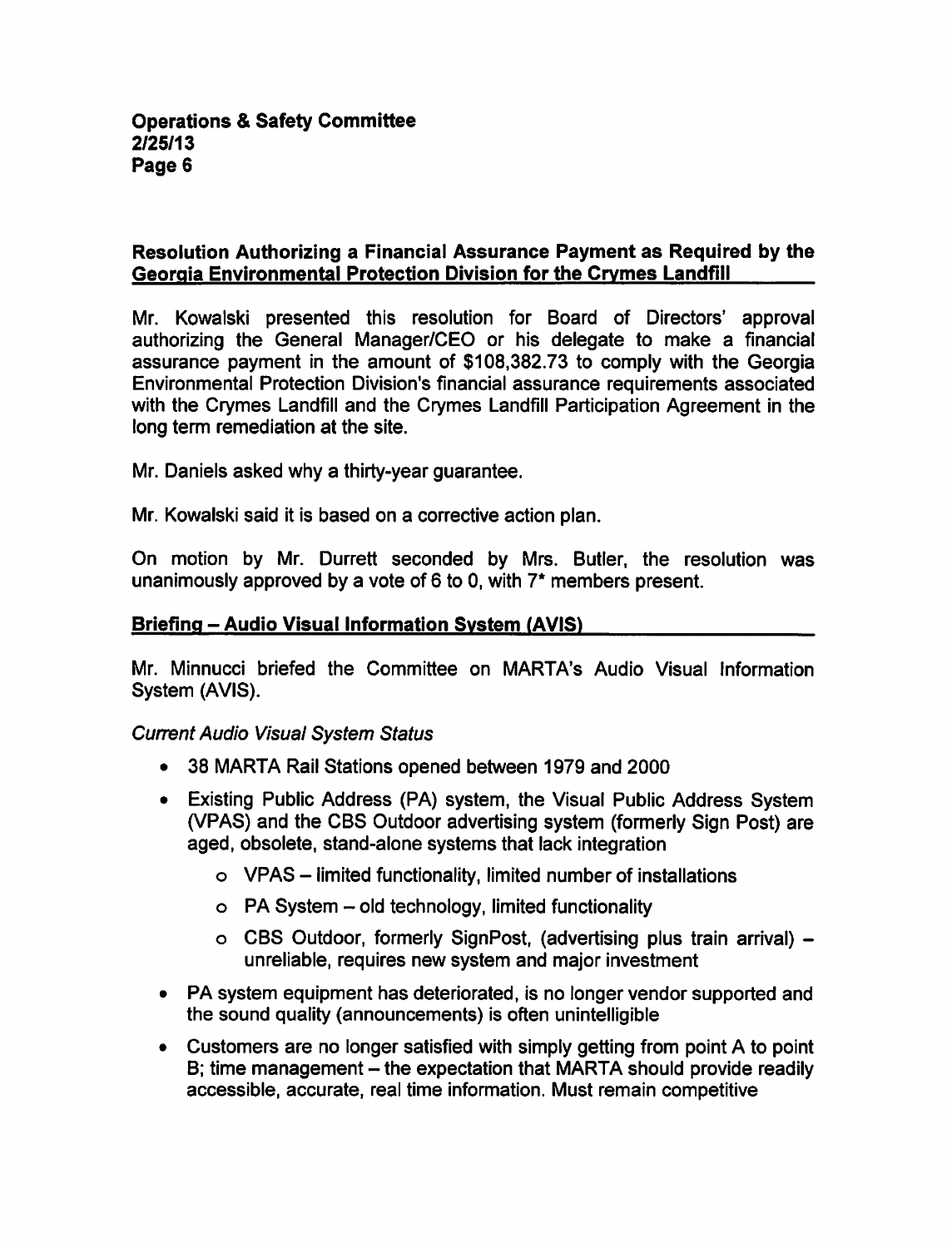- Current Life-Safety Code and ADA requirements mandate that these systems work together to provide equivalent levels of egress and navigation information to all occupants
- Electronic advertising revenue opportunities are constrained by obsolete technology and lack of appeal; requires new strategy for electronic advertising

## AVIS - Interfacing Systems

- Goals
	- Leverage technology; integrated information platform
	- Deliver accurate, real-time information to customers
	- Meet NFPA and ADA requirements
	- Prepare MARTA for the future

#### Audible Delivery System Requirements

- Audible delivery systems are typically measured based on the intelligently of the message
	- Speech Transmission Index (STI) measurement range
		- $Bad \t 0 0.3$
		- Poor  $0.3 0.45$
		- Fair  $0.45 0.6$
		- Good  $0.6 0.75$
		- Excellent  $0.75-1.0$
- Wilson Ihrig & Associates (WIA), MARTA's Vibration and Acoustics Consultants, acknowledged that the Authority's highly-reflective concrete surfaces are a very challenging acoustical environment and a reasonable target is the low end of "Good"
- In Phase 2 of the selection process each proponent must submit an updated Lindbergh station design and College Park and Peachtree Center station design that will be evaluated by the MARTA and WIA team
- $\bullet$  System modeling software example, using a three-dimensional model, Lindbergh station's acoustical properties can be mimicked; software graphically displays intelligibility results
- The NFPA (National Fire Protection Agency) provides guidance for sound system intelligibility  $-$  NFPA recommends that 90% of the locations within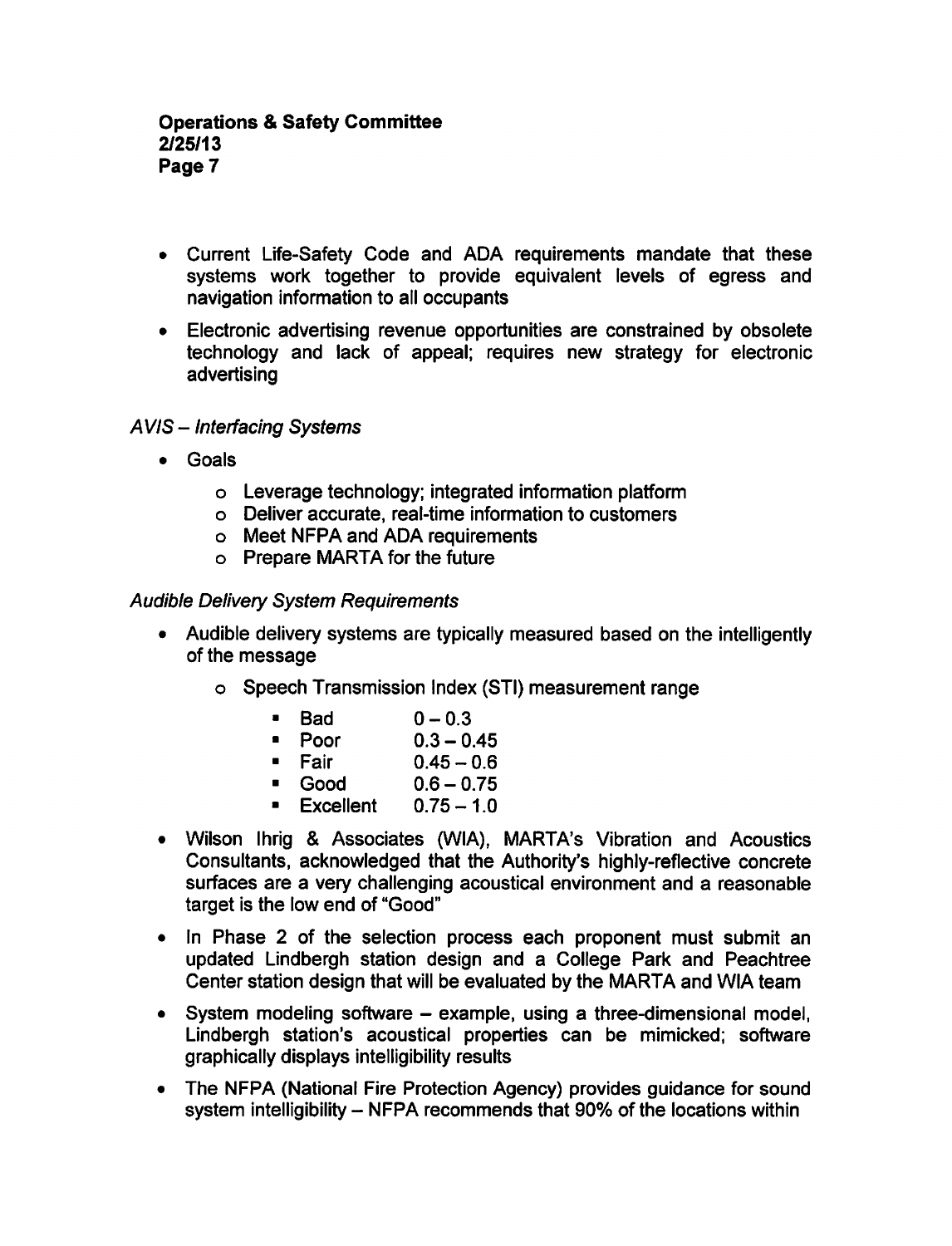an Acoustically Distinguishable Space (ADS) have a measured value not less than .45 STI

- $\circ$  Existing  $-$  .35 STI
- $\circ$  Minimum  $-$  .45 STI
- o Project Goal .55 STI

Project Roadmap

- Procurement Phase
	- o November 2011 RFP Briefing to Operations & Safety Committee
	- $\circ$  December 2011 RFP Board approved for release
	- o November 2012 Stage 1: Proposal & Evaluation
	- o May 2013 Stage 2: Proposal & Evaluation (MARTA's status)
	- o June August 2013 Board Award Process (Project Budget -\$73.5M)
- Implementation Phase  $\bullet$ 
	- o September 2013 Contract Award
	- $\circ$  October 2013 Notice to Proceed
	- $\circ$  November 2013 January 2018 Design/Build Process
		- $\blacksquare$ Survey
		- $\blacksquare$ Design
		- Validate
		- **Build**
		- Test
		- Repeat process for 38 transit stations
	- $\circ$  March 2018 System Acceptance & Warranty

Mr. Durrett asked if the visual signs will be hard-wired.

Mr. Minnnucci said communication will be possible via wi-fi.

Mr. Durrett said he would like know additional costs per sign. CIDs (Community Improvement Districts) may be interested in partnering.

Mrs. Butler said the goal seems low.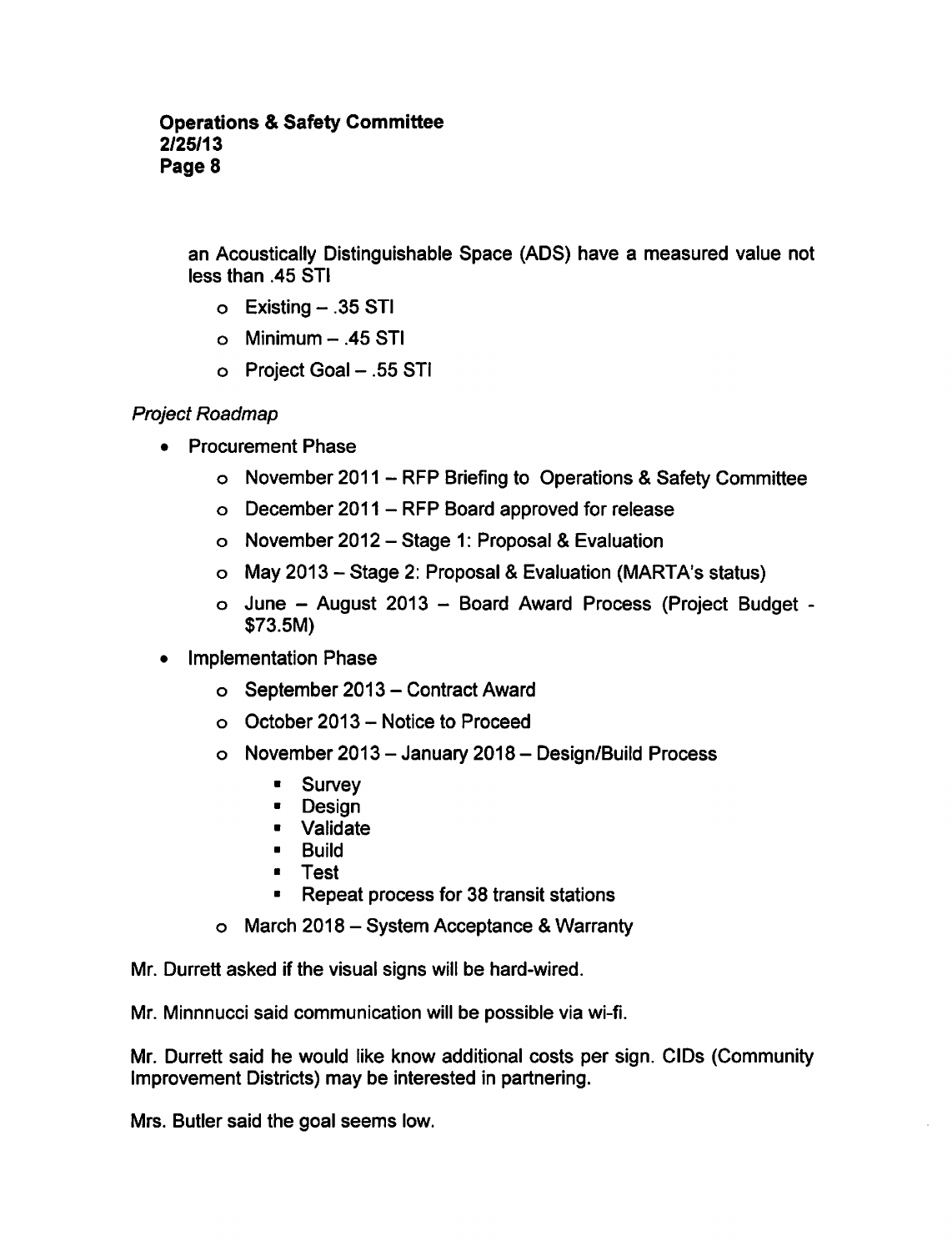Mr. Minnucci said the recommendation is 90% - one of MARTA's challenges is its concrete surfaces. Adding fabric would cause the cost the skyrocket.

Mr. Buckley said signage has been a major concern of the Board. He added that the Audit Committee will be reviewing the existing contract at its next meeting to determine whether it should be replaced now or maintained for three years.

Mr. Krisak said MARTA has some challenges with CBS Outdoor.

Mr. Daniels asked will this be compatible with the Train Control System.

Mr. Krisak said yes.

### Briefing - Upcoming A/E Consultant Procurements

Mr. Minnucci briefed the Committee on twelve (12) upcoming consultant procurements for various types of architectural, engineering and technical services. The purpose of these services is to support operations and efficient delivery of the Authority's approved Capital Improvement Program (CIP), on an as-needed basis.

#### Surveying Services

- Required to support design and construction projects, the disposition of  $\bullet$ real estate, transit-oriented development, the management of MARTA's primary survey control system, utility mapping, facilities and trackway monitoring, and the preparation of as-built drawings for existing facilities
- Current contracts for these services will expire June 30, 2014 and MARTA has a continuing need for these services

### Materials Testing Services

Required to support construction projects, and include field and/or laboratory testing of concrete, aggregate, asphalt, and structural steel to verify compliance with project specifications. Materials Testing Services also include the use of non-destructive testing and inspection techniques for: (1) evaluating the integrity of reinforced concrete or steel structures, structural steel welds, and trackway rail welds; and (2) locating and assessing the condition of subsurface utility pipes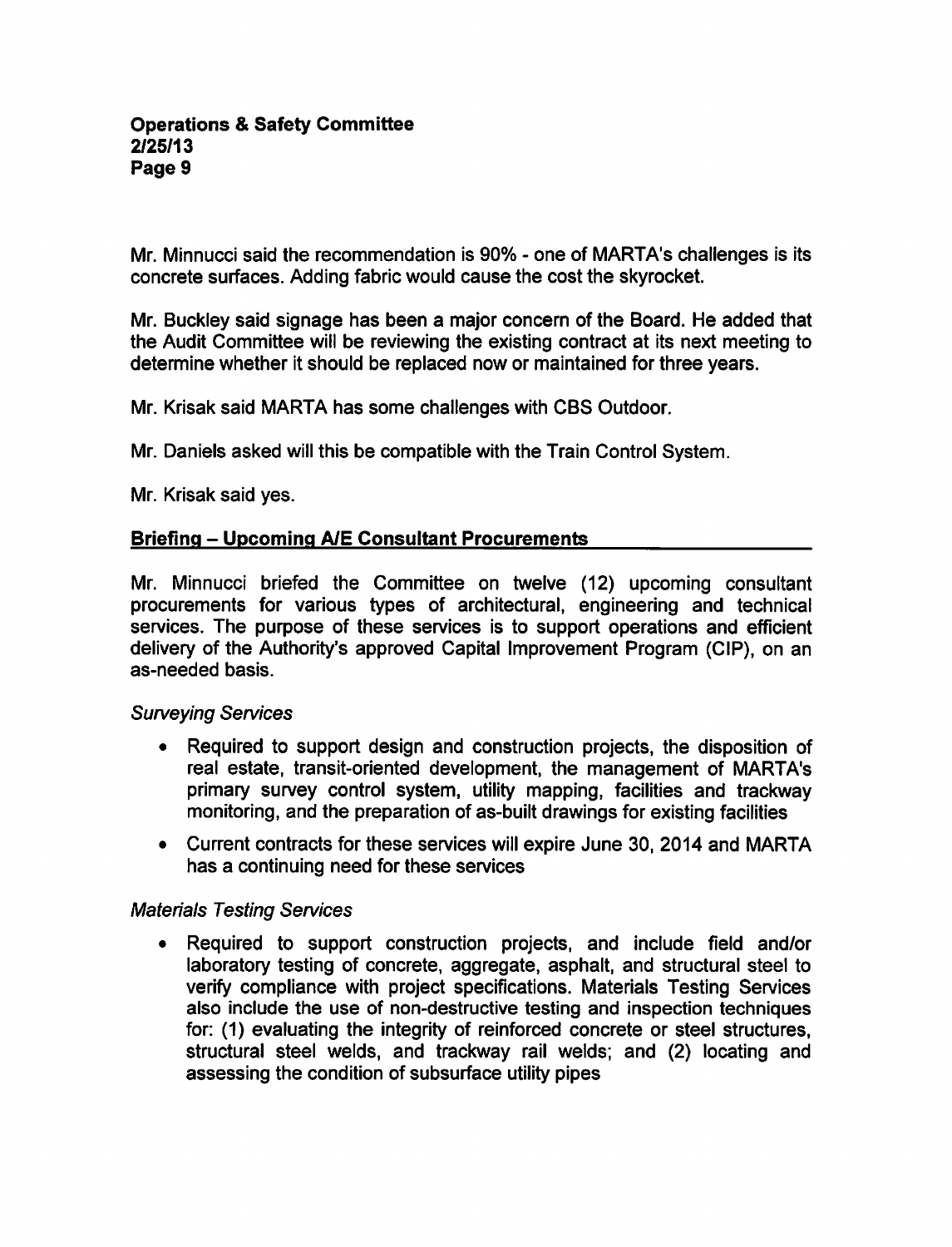Current contracts for these services will expire June 30, 2014 and MARTA has a continuing need for these services

## Geotechnical Engineering Services

- Required to support design and construction projects and include comprehensive soils and foundation engineering, construction inspection, laboratory testing, groundwater monitoring, drilling services, foundation design review, pre-construction survey and vibration monitoring
- Current contracts for these services will expire June 30, 2014 and MARTA has a continuing need for these services

### Program and Project Management Services

- Including, but not limited to, managing the technical performance and financial performance of capital investment projects through an independent party that has not been part of the engineering and design efforts
- Provides assessment and ongoing management that is not vested in the technical development details of a project or program

### Operations and Maintenance Technical Support Services

Required to support the technical aspects of Operations and Maintenance,  $\bullet$ including development of Predictive, Preventive and Inspection programs and requirements; also included are Industrial Engineering services necessary to support state of good repair and facility modernization initiatives

### Architectural Services

- Required to support planning, design, construction and life-cycle  $\bullet$ maintenance of infrastructure, including stations and maintenance facilities
- The planning, development and implementation of Transit Oriented Development (TOD) will also require input from architectural perspectives

### Landscape Architectural Services

Required to support planning, design, construction and life cycle  $\bullet$ maintenance of various MARTA landscape assets, including hardscapes and softscapes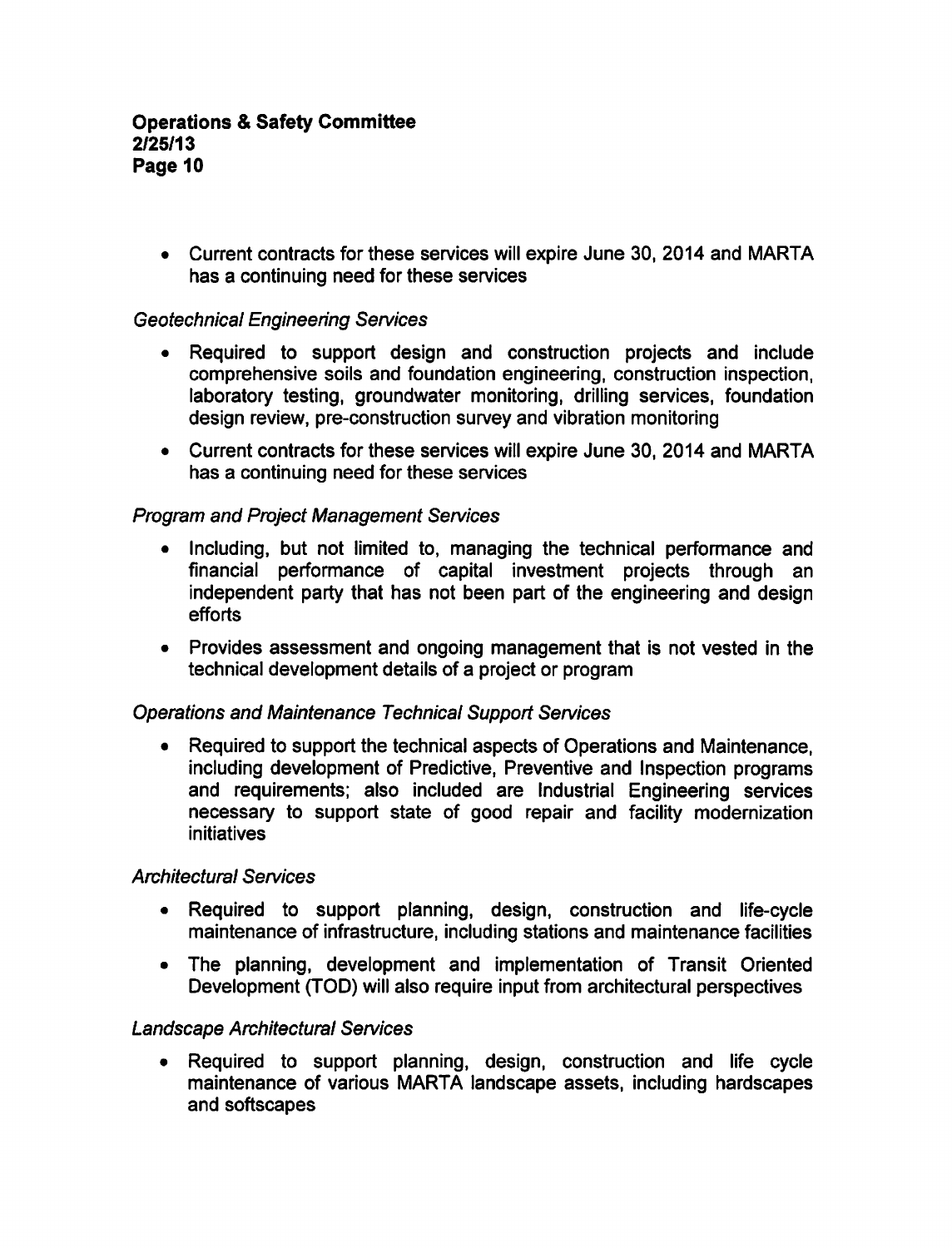#### Technical Writing Support Services

- Necessary to ensure policies, procedures and technical requirements within business units are current and consistent with operating and capital project implementation
- Also included is development of technical scope of services for new projects

#### Contract Administration Services

Necessary to support urgent, unique or complex procurements, projects or programs on an 'on-call' basis

### Communications and Electrical Technical Services

Necessary on an 'on-call' basis to support planning, design, implementation and maintenance of power, lighting and communications systems

### Systems Engineering Services

Necessary on an 'on-call' basis to support development of scopes of  $\bullet$ services, concepts of operations, system and sub-system requirements, design synthesis, test plans, verification and validation criteria and whole life-cycle management plans for highly technical and complex systems, projects and programs

### Safety Specialist and Safety Certification Services

- Necessary for MARTA to obtain the technical expertise MARTA does not  $\bullet$ have access to through other technical service agreements or resident from within MARTA
- Services would be used to develop and supplement the various Safety Specialist activities that either the Bus or the Rail divisions require and cannot perform through other technical service agreements or from within MARTA
- Should MARTA require an independent Safety related opinion, regarding a safety-related technical matter, such opinion could be obtained through this contract
- Safety Certification services are required as the result of the federal mandate that any rehabilitated, expanded/extended or new system shall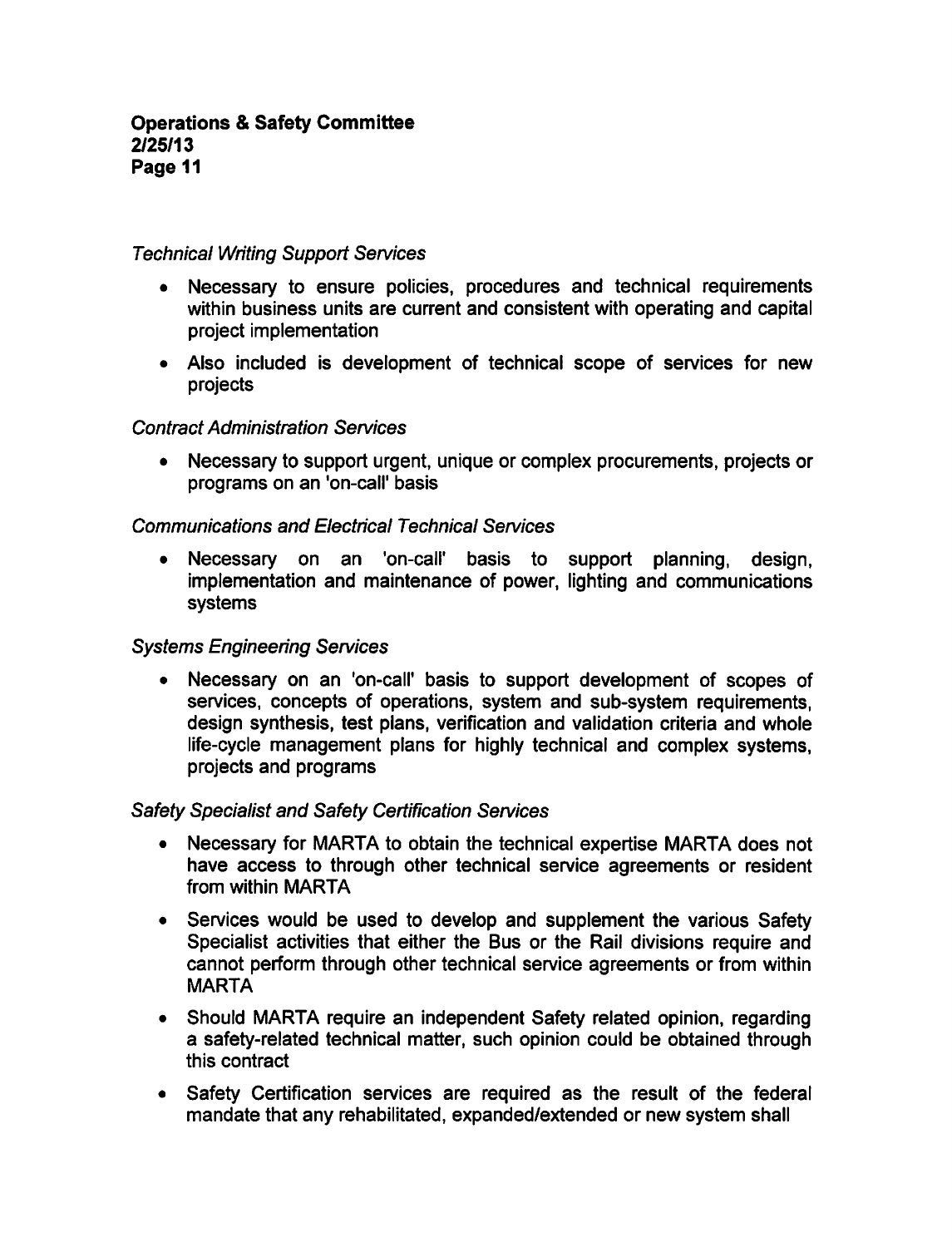be safety-certified, prior to using the new asset in revenue service, in accordance with federally-specified requirements. This certification must be performed independent of the technical resources that designed and implemented the 'new' asset

## Selection Process

- A Selection Committee comprised of technically qualified individuals with expertise in the specific disciplines has been established for each of the solicitations (identified above)
- Letters requesting Expressions of Interest and Statements of Qualifications will be sent to each firm that expresses an interest in the procurement. The Selection Committee will review all responses to the solicitation
- The opportunity to submit Statements of Qualifications will also be advertised on the MARTA website, the appropriate trade publications and other web-based resources
- After evaluation of all responses, a short list of the most qualified firms will be developed
- The short listed firms will be invited to attend a technical briefing in which  $\bullet$ the details of the scope of work for the contract term will be explained
- The Selection Committee will interview and conduct discussions with each  $\bullet$ firm on the short list to evaluate each firm's qualifications to perform the scope of work anticipated over the contract term. Based on such interviews and discussions, the Selection Committee will select the most qualified firm(s)
- Staff will request permission from the Board to negotiate with the most qualified firm(s)
- The Selection Committee will not consider price as an evaluation factor in selecting the most qualified firm(s); however, upon receipt of the cost proposals from the most qualified firm(s), MARTA will negotiate compensation that is fair and reasonable
- The Selection Committee (Voting) members will be comprised of technically qualified individuals (as required for each procurement) with expertise in the specific discipline
- The anticipated Committee approval schedule (for solicitations 1 through 4) is as follows: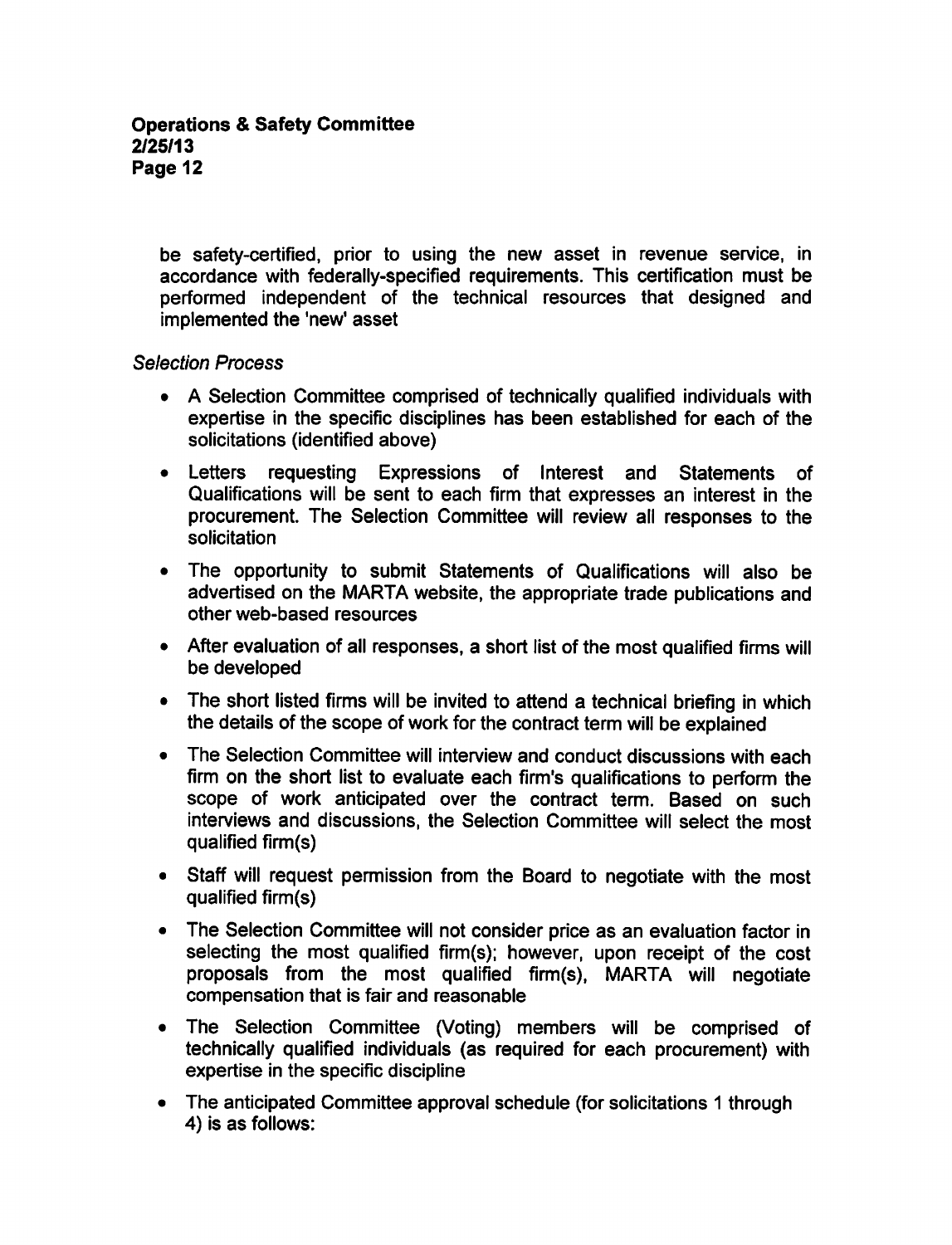#### **Operations & Safety Committee** 2/25/13 Page 13

- Request to Solicit: 03/04/13
- Negotiations with the highest ranked firm: 09/13
- Award of Contract: 01/14
- The anticipated Committee approval schedule (for solicitations 5 through 8) is as follows:
	- Request to Solicit: 03/04/13
	- Negotiations with the highest ranked firm: 01/14
	- Award of Contract: 04/14
- The anticipated Committee approval schedule (for solicitations 9 through 12) is as follows:
	- Request to Solicit: 03/04/13
	- Negotiations with the highest ranked firm: 04/14
	- Award of Contract: 07/14

Mr. Ashe asked if these procurements are in the GEC.

Mr. Minnucci said some are.

Mr. Buckley said MARTA needs to develop in-house capabilities.

Mr. Parker said MARTA has decreased its workforce but may need to look at adding back in order to get some things done internally.

Mr. Daniels said MARTA needs to make sure that all appropriate announcements and notifications are put out.

Mrs. Lancaster said MARTA will publish in all marketplaces; the opportunity to submit will be advertised on the MARTA website as well as the appropriate trade publications.

Mr. Parker said additionally MARTA will publish via CEO's Twitter account.

Mr. Daniels said that will help MARTA.

#### Other Matters

No other matters came before the Committee.